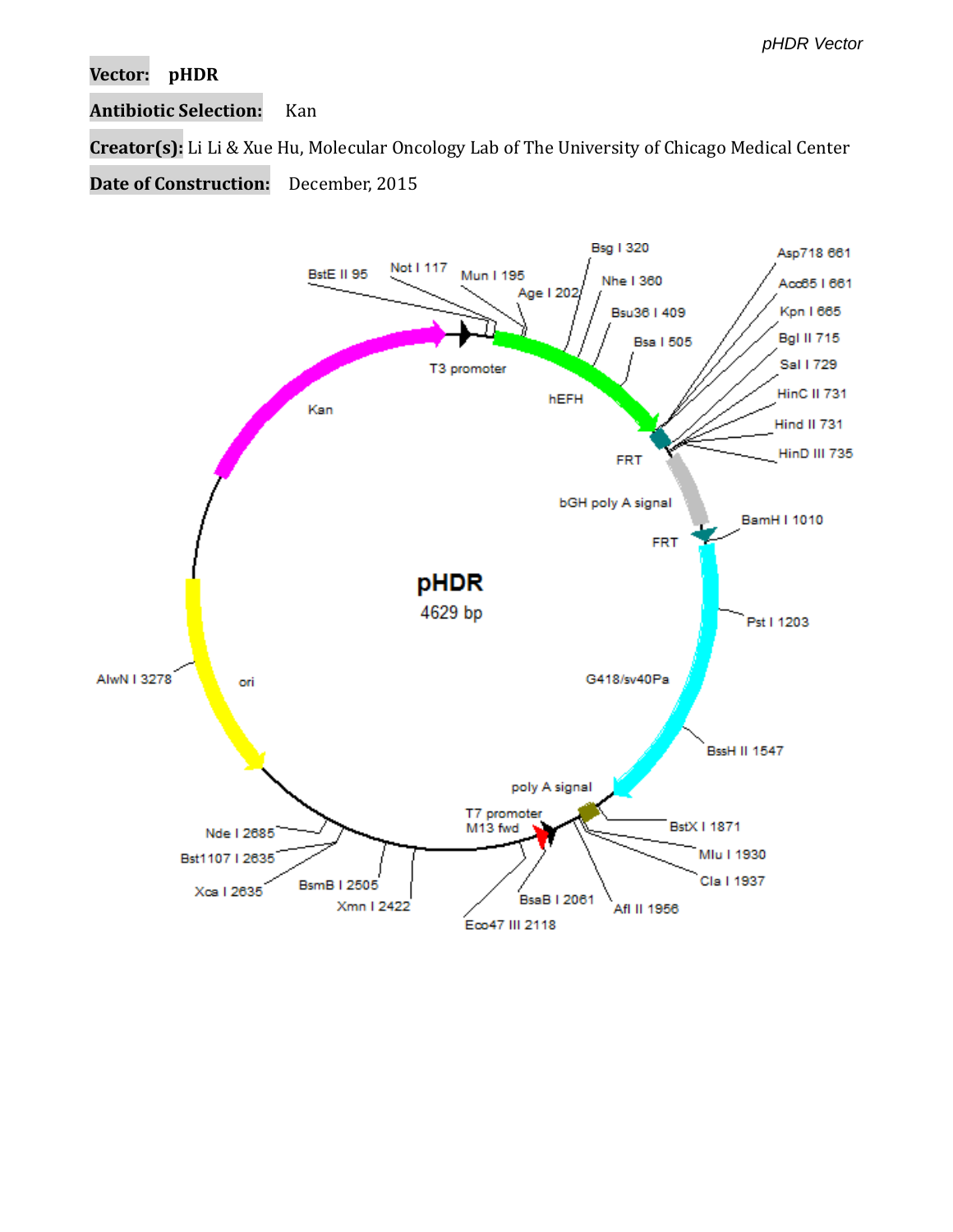## pHDR Full-Length Sequence

## PmeI<mark>StuI</mark>hEFH<mark>FRT</mark> BGHPaFRTG418/SV40Pa

GGAAACAGCTATGACCATGATTACGCCAAGCTCGAAATTAACCCTCACTAAAGGGAACAAAAGCTGGTACGAGGACAGGCTGGAGCCATGG CTGGTGACCgtttaaacAGGCCTGCGGCCGCcgctccggtgcccgtcagtgggcagagcgcacatcgcccacagtccccgagaagttgggg ggaggggtcggcaattgaaccggtgcctagagaaggtggcgcggggtaaactgggaaagtgatgtcgtgtactggctccgcctttttcccg agggtggggggagaaccgtatataagtgcagtagtcgccgtgaacgttctttttcgcaacgggtttgccgccagaacacagctgaagctagc ttcgaggggctcgcatctctccttcacgcgcccgccgcctacctgaggccgccatccacgccggttgagtcgcgttctgccgcctcccgc ctgtggtgcctcctgaactgcgtccgccgtctaggtaagtttaaagctcaggtcgagaccgggcctttgtccggcgctcccttggagccta ccaagctgtgaccggcgcctacggtaccGAAGTTCCTATTCCGAAGTTCCTATTCTCTAGAAAGTATAGGAACTTCagatctTTAATTAAg GCCACTCCCACTGTCCTTTCCTAATAAAATGAGGAAATTGCATCGCATTGTCTGAGTAGGTGTCATTCTATTCTGGGGGGTGGGGTGGGCC AGGACAGCAAGGGGGAGGATTGGGAAGACAATAGCAGGCATGCTGGGGATGAAGTTCCTATTCCGAAGTTCCTATTCTCTAGAAAGTATAG GAACTTCqqatccqccaccATGATTGAACAAGATGGATTGCACGCAGGTTCTCCGGCCGCTTGGGTGGAGAGGCTATTCGGCTATGACTGG TGAAGCGGGAAGGGACTGCCTGCTATTGGGCGAAGTGCCGGGGCAGGATCTCCTGTCATCTCACCTTGCTCCTGCCGAGAAAGTATCCATC CTCGGATGGAAGCCGGTCTTGTCGATCAGGATGATCTGGACGAAGAGCATCAGGGGCTCGCGCCAGCCGAACTGTTCGCCAGGCTCAAGGC GCGCATGCCCGACGGCGAGGATCTCGTCGTGACCCATGGCGATGCCTGCTTGCCGAATATCATGGTGGAAAATGGCCGCTTTTCTGGATTC ATCGACTGTGGCCGGCTGGGTGTGGCGGACCGCTATCAGGACATAGCGTTGGCTACCCGTGATATTGCTGAAGAGCTTGGCGGCGAATGGG CTGACCGCTTCCTCGTGCTTTACGGTATCGCCGCTCCCGATTCGCAGCGCATCGCCTTCTATCGCCTTCTTGACGAGTTCTTCTGAgcggg actctggggttcgaaatgaccgaccaagcgacgcccaacctgccatcacgatggccgcaataaaatatctttattttcattacatctgtgt gttggttttttgtgtgaACGCGTATCGATgtttaaacAGGCCTcttaagTGCCTAATCGGACGAAAAAATGACCATGATTACGCCAAGCTC CAATTCGCCCTATAGTGAGTCGTATTACAATTCACTGGCCGTCGTTTTACCCGGATCTGCATCGCAGGATGCTGCTGGCTACCCTGTGGAA CACCTACATCTGTATTAACGAAGCGCTGGCATTGACCCTGAGTGATTTTTCTCTGGTCCCGCCGCATCCATACCGCCAGTTGTTTACCCTC ACAACGTTCCAGTAACCGGGCATGTTCATCATCAGTAACCCGTATCGTGAGCATCCTCTCTCGTTTCATCGGTATCATTACCCCCATGAAC AGAAATCCCCCTTACACGGAGGCATCAGTGACCAAACAGGAAAAAACCGCCCTTAACATGGCCCGCTTTATCAGAAGCCAGACATTAACGC TTCTGGAGAAACTCAACGAGCTGGACGCGGATGAACAGGCAGACATCTGTGAATCGCTTCACGACCACGCTGATGAGCTTTACCGCAGCTG CCTCGCGCGTTTTCGGTGATGACGGTGAAAACCTCTGACACATGCAGCTCCCGGAGACGGTCACAGCTTGTCTGTAAGCGGATGCCGGAGC AGACAAGCCCGTCAGGGCGCGTCAGCGGGTGTTGGCGGGTGTCGGGGCGAGCCATGACCCAGTCACGTAGCGATAGCGGAGTGTATACTG GCTTAACTATGCGGCATCAGAGCAGATTGTACTGAGAGTGCACCATATGCGGTGTGAAATACCGCACAGATGCGTAAGGAGAAAATACCGC TACGGTTATCCACAGAATCAGGGGATAACGCAGAAAGAACATGTGAGCAAAAGGCCAGAAAGGCCAGGAACCGTAAAAAGGCCGCGTT CCTGCCCTTTTTTCCATAGCCTCCCCCCCCCTGACGAGCATAAAAAAATCGACCTTCAAGTCAGAGCTGCCGAAACCCGACAGGACTATAAA AGATACCAGGCGTTTCCCCCTGGAAGCTCCCTCGTGCGCTCTCCTGTTCCGACCCTGCCGCTTACCGGATACCTGTCCGCCTTTCTCCCTT CGGGAAGCGTGGCGCTTTCTCATAGCTCACGCTGTAGGTATCTCAGTTCGGTGTAGGTCGTTCGCTCCAAGCTGGGCTGTGTGCACGAACC CCCCGTTCAGCCCGACCGCTGCGCCTTATCCGGTAACTATCGTCTCTGAGTCCAACCCGGTAAGACACGACTTATCGCCACTGGCAGCAGCC ACTGGTAACAGGATTAGCAGAGCGAGGTATGTAGGCGGTGCTACAGAGTTCTTGAAGTGGTGGCCTAACTACACTAGAAGGACAG TGGTTTTTTTTGTTTGCAAGCAGCAGATTACGCGCAGAAAAAAAGGATCTCAAGAAGATCCTTTGATCTTTTCTACGGGGTCTGACGCTCAG TGGAACGAAAACTCACGTTAAGGGATTTTGGTCATGAGATTATCAAAAAGGATCTTCACCTAGATCCTTTTAAATTAAAAATGAAGTTTTA AATCAATCTAAAGTATATATGAGTAAACTTGGTCTGACAGTTACCAATGCTTAATCAGTGAGGCACCTATCTCAGCGATCTGTCTATTTCG TTCATCCATAGTTGCCTGACTCCCCGTCATTCAAATATGTATCCGCTCATGAGACAATAACCCTGATAAATGCTTCAATAATATGATTG GCAGCGCGGCTATCGTGGCTGGCCACGACGGCGCTTCCTTGCGCAGCTGTGCTCGACGTTGTCACTGAAGCGGGAAGGGACTGGCTGCTAT TGGGCGAAGTGCCGGGGCAGGATCTCCTGTCATCTCACCTTGCTCCTGCCGAGAAAGTATCCATCATGGCTGATGCAATGCGGCGGCTGCA CAGGATGATCTGGACGAAGAGCATCAGGGGCTCGCGCCAGCCGAACTGTTCGCCAGGCTCAAGGCGAGCATGCCCGACGGCGAGGATCTCG TCGTGACCCATGGCGATGCCTGCTTGCCGAATATCATGGTGGAAAATGGCCGCTTTTCTGGATTCATCGACTGTGGCCGGCTGGGTGTGGC GGACCGCTATCAGGACATAGCGTTGGCTACCCGTGATATTGCTGAAGAGCTTGGCGGCGAATGGGCTGACCGCTTCCTCGTGCTTTACGGT ATCGCCGCTCCCGATTCGCAGCGCATCGCCTTCTATCGCCTTCTTGACGAGTTCTTCTGACCTTTCGTCTTCAAGaatt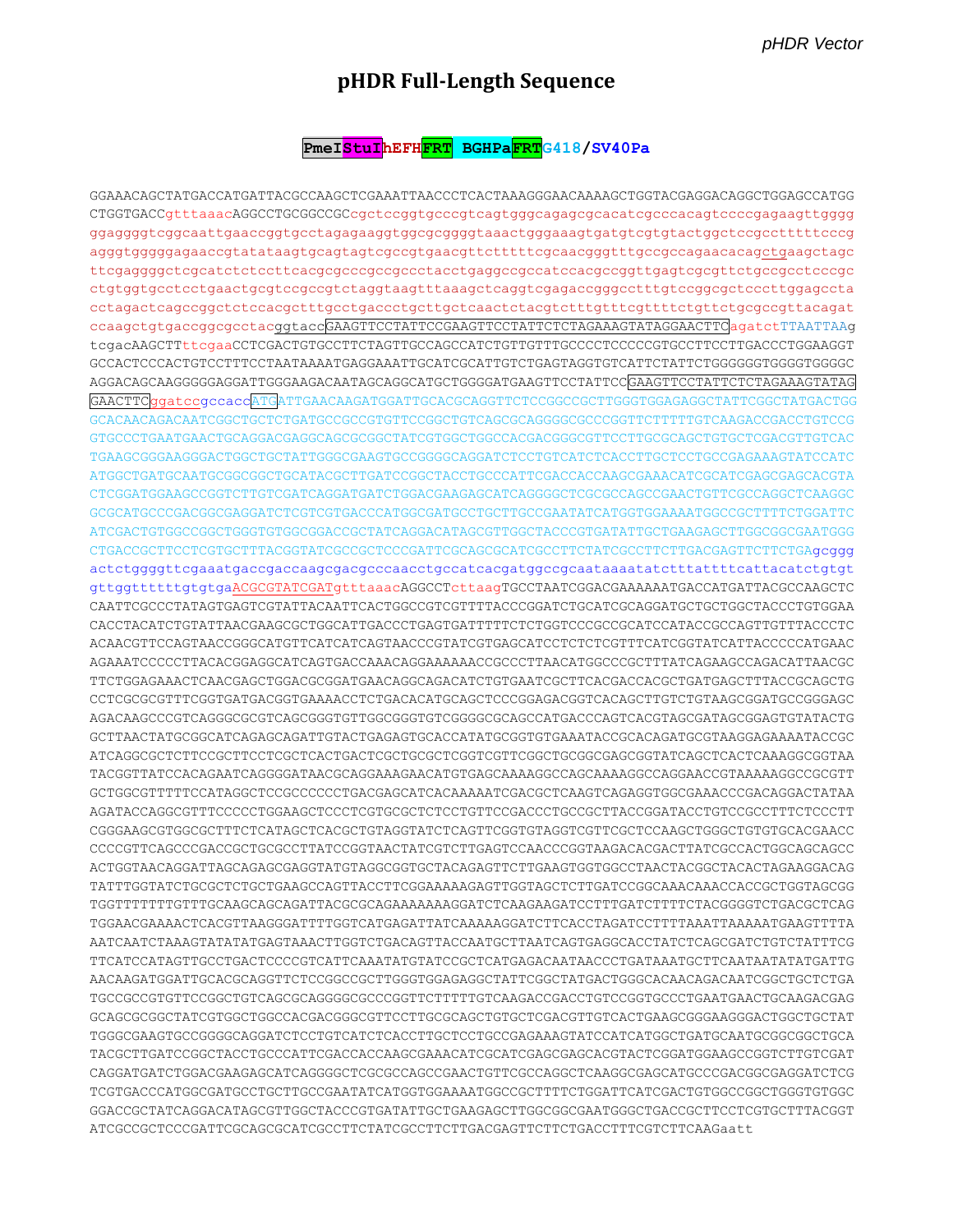|           | Unique enzymes in pHDR:                   |              |                  |              |        |          |      | 3447              | 3456       | 3775       | 3854        |  |
|-----------|-------------------------------------------|--------------|------------------|--------------|--------|----------|------|-------------------|------------|------------|-------------|--|
|           |                                           |              |                  |              |        |          |      | 3917              | 4011       | 4075       | 4176        |  |
| BstE II   | G`GTNAC, C                                | 95           |                  |              |        |          |      | 4179              | 4419       | 4459       | 4464        |  |
| Not I     | GC `GGCC, GC                              | 117          |                  |              |        |          |      | 4514              | 4530       | 4556       |             |  |
| Mun I     | C`AATT, G                                 | 195          |                  |              |        | Afl II   | (1)  | 1956              |            |            |             |  |
| Age I     | A`CCGG, T                                 | 202          |                  |              |        | Afl III  | (2)  | 1930              | 2862       |            |             |  |
| Bsg I     | GTGCAG 22/20                              | 320          |                  |              |        | Age I    | (1)  | 202               |            |            |             |  |
| Nhe I     | $G$ $CTAG$ , $C$                          | 360          |                  |              |        | Aha II   | (4)  | 653               | 1150       | 1852       | 3945        |  |
| Bsu36 I   | CC `TNA, GG                               | 409          |                  |              |        | Ahd I    | (2)  | 3755              | 4615       |            |             |  |
| Bsa I     | GGTCTC 7/11                               | 505          |                  |              |        | Alu I    | (24) | 9                 | 31         | 64         | 354         |  |
| Acc65 I   | $G$ GTAC, $C$                             | 661          |                  |              |        |          |      | 360               | 364        | 502        | 643         |  |
| Asp718    | $G$ GTAC, $C$                             | 661          |                  |              |        |          |      | 737               | 1256       | 1714       | 2000        |  |
| Kpn I     | $G, GTAC$ $C$                             | 665          |                  |              |        |          |      | 2387              | 2444       | 2455       | 2504        |  |
| Bql II    | A`GATC, T                                 | 715          |                  |              |        |          |      | 2523              | 2804       | 3030       | 3120        |  |
| Sal I     | G`TCGA, C                                 | 729          |                  |              |        |          |      | 3166              | 3423       | 4051       | 4509        |  |
| HinC II   | GTY   RAC                                 | 731          |                  |              |        | Alw I    |      | (15) 631          | 1006       | 1017       | 1328        |  |
| Hind II   | GTY   RAC                                 | 731          |                  |              |        |          |      | 1395              | 1574       | 2063       | 3424        |  |
| HinD III  | A`AGCT, T                                 | 735          |                  |              |        |          |      | 3510              | 3510       | 3607       | 3608        |  |
| BamH I    | $G$ $GATC$ , $C$                          | 1010         |                  |              |        |          |      | 4123              | 4190       | 4369       |             |  |
| Pst I     | C, TGCA G                                 | 1203         |                  |              |        | AlwN I   | (1)  | 3278              |            |            |             |  |
| BssH II   | G`CGCG, C                                 | 1547         |                  |              |        | ApaL I   | (2)  | 2678              | 3176       |            |             |  |
| BstX I    | CCAN, NNNN `NTGG 1871                     |              |                  |              |        | Asp718   | (1)  | 661               |            |            |             |  |
| Mlu I     | A`CGCG, T                                 | 1930         |                  |              |        | Ava I    | (2)  | 169               | 271        |            |             |  |
| Cla I     | AT `CG, AT                                | 1937         |                  |              |        | Ava II   | (3)  | 1666              | 2149       | 4461       |             |  |
| Afl II    | C`TTAA, G                                 | 1956         |                  |              |        | BamH I   | (1)  | 1010              |            |            |             |  |
| BsaB I    | GATNN   NNATC                             | 2061         |                  |              |        | Ban I    |      | $(11)$ 130        | 205        | 461        | 652         |  |
| Eco47 III | AGC   GCT                                 | 2118         |                  |              |        |          |      | 661               | 818        | 1149       | 1184        |  |
| Xmn I     | GAANN   NNTTC                             | 2422         |                  |              |        |          |      | 3703              | 3944       | 3979       |             |  |
| BsmB I    | CGTCTC 7/11                               | 2505         |                  |              |        | Ban II   | (3)  | 376               | 1515       | 4310       |             |  |
| Bst1107 I | GTA   TAC                                 | 2635         |                  |              |        | Bbe I    | (3)  | 656               | 1153       | 3948       |             |  |
| Xca I     | GTA   TAC                                 | 2635         |                  |              |        | Bbs I    | (2)  | 942               | 4611       |            |             |  |
| Nde I     | CA`TA, TG                                 | 2685         |                  |              |        | Bbv I    |      | $(12)$ 1223       | 1265       | 1786       | 2464        |  |
| AlwN I    | CAG, NNN `CTG                             | 3278         |                  |              |        |          |      | 2513              | 2610       | 3281       | 3284        |  |
|           | Number of enzymes = 31                    |              |                  |              |        |          |      | 3490<br>941       | 4018       | 4060       | 4581        |  |
|           |                                           |              |                  |              |        |          |      |                   |            |            |             |  |
|           |                                           |              |                  |              |        | Bbv II   | (2)  |                   | 4612       |            |             |  |
|           | The following enzymes do not cut in pHDR: |              |                  |              |        | Bcn I    |      | (10) 517          | 1155       | 1315       | 2055        |  |
|           |                                           |              |                  |              |        |          |      | 2203              | 2509       | 2544       | 3243        |  |
| Aat II    | Apa I                                     | Apo I        | Asc I            | Ase I        |        |          |      | 3950              | 4110       |            |             |  |
| Avr II    | Bcl I                                     | Bgl I        | Blp I            | BseR I       |        | Bfa I    | (9)  | 210               | 361        | 487        | 549         |  |
| BsiW I    | Bsm I                                     | Bsp120 I     | BspM II          |              | BsrG I |          |      | 695               | 762        | 990        | 3357        |  |
| Dra III   | Eco72 I                                   |              | Eco0109 I EcoR I |              | ECOR V |          |      | 3610              |            |            |             |  |
| Esp I     | Fse I<br>Hpa I                            |              | Nru I            | Nsi I        |        | Bgl II   | (1)  | 715               |            |            |             |  |
| PaeR7 I   | PflM I                                    | Pml I        | PpuM I           |              | PspA I | Bpm I    | (2)  | 102               | 2391       |            |             |  |
| Pvu I     | Sac I                                     | Sac II       | Sca I            | Sfi I        |        | Bsa I    | (1)  | 505               |            |            |             |  |
| Sma I     | SnaB I                                    | Spe I        | Spl I            | Srf I        |        | BsaA I   | (3)  | 1454              | 2616       | 4249       |             |  |
| Ssp I     | Vsp I<br>Xcm I                            |              | Xho I            | Xma I        |        | BsaB I   | (1)  | 2061              |            |            |             |  |
|           |                                           |              |                  |              |        | BsaH I   | (4)  | 653               | 1150       | 1852       | 3945        |  |
|           | pHDR: sites sorted by name:               |              |                  |              |        | BsaJ I   |      | $(9)$ 87          | 272        | 536        | 810         |  |
|           |                                           |              |                  |              |        |          |      | 1313              | 1582       | 3022       | 4108        |  |
| Acc I     | (2) 730                                   | 2634         |                  |              |        |          |      | 4377              |            |            |             |  |
| Acc65 I   | (1) 661                                   |              |                  |              |        | BsaW I   |      | $(6)$ 127         | 202        | 1181       | 3068        |  |
| Aci I     | $(67)$ 116                                | 120          | 123              | 224          |        |          |      | 3215              | 3976       |            |             |  |
|           | 261                                       | 341          | 397              | 400          |        | Bsg I    |      | (1) 320           |            |            |             |  |
|           | 415                                       | 446          | 453              | 480          |        | BsiC I   |      | (2) 742           | 1832       |            |             |  |
|           | 1014                                      | 1059         | 1122             | 1216         |        | BsiE I   |      | $(5)$ 120         | 1059       | 2778       | 3202        |  |
|           | 1280                                      | 1381         | 1384             | 1624         |        |          |      | 3854              |            |            |             |  |
|           | 1664                                      | 1669         | 1719             | 1735         |        | BsiHKA I |      | $(6)$ 1263        | 1453       | 2682       | 3180        |  |
|           | 1761                                      | 1817         | 1876             | 2153         |        |          |      | 4058              | 4248       |            |             |  |
|           | 2156                                      | 2167         | 2323             | 2339         |        | BsmA I   |      | (3) 506           | 2506       | 3778       |             |  |
|           | 2394                                      | 2450         | 2535             | 2574         |        | BsmB I   |      | $(1)$ 2505        |            |            |             |  |
|           | 2584                                      | 2626         | 2651             | 2689         |        | BsmF I   |      | $(5)$ 151<br>4096 | 1301       | 1833       | 2135        |  |
|           | 2702                                      | 2728         | 2745             | 2788         |        |          |      |                   |            |            |             |  |
|           | 2795<br>3062                              | 2816<br>3081 | 2907<br>3202     | 2935<br>3312 |        | BsoF I   |      | $(52)$ 117<br>400 | 120<br>415 | 123<br>446 | 341<br>1059 |  |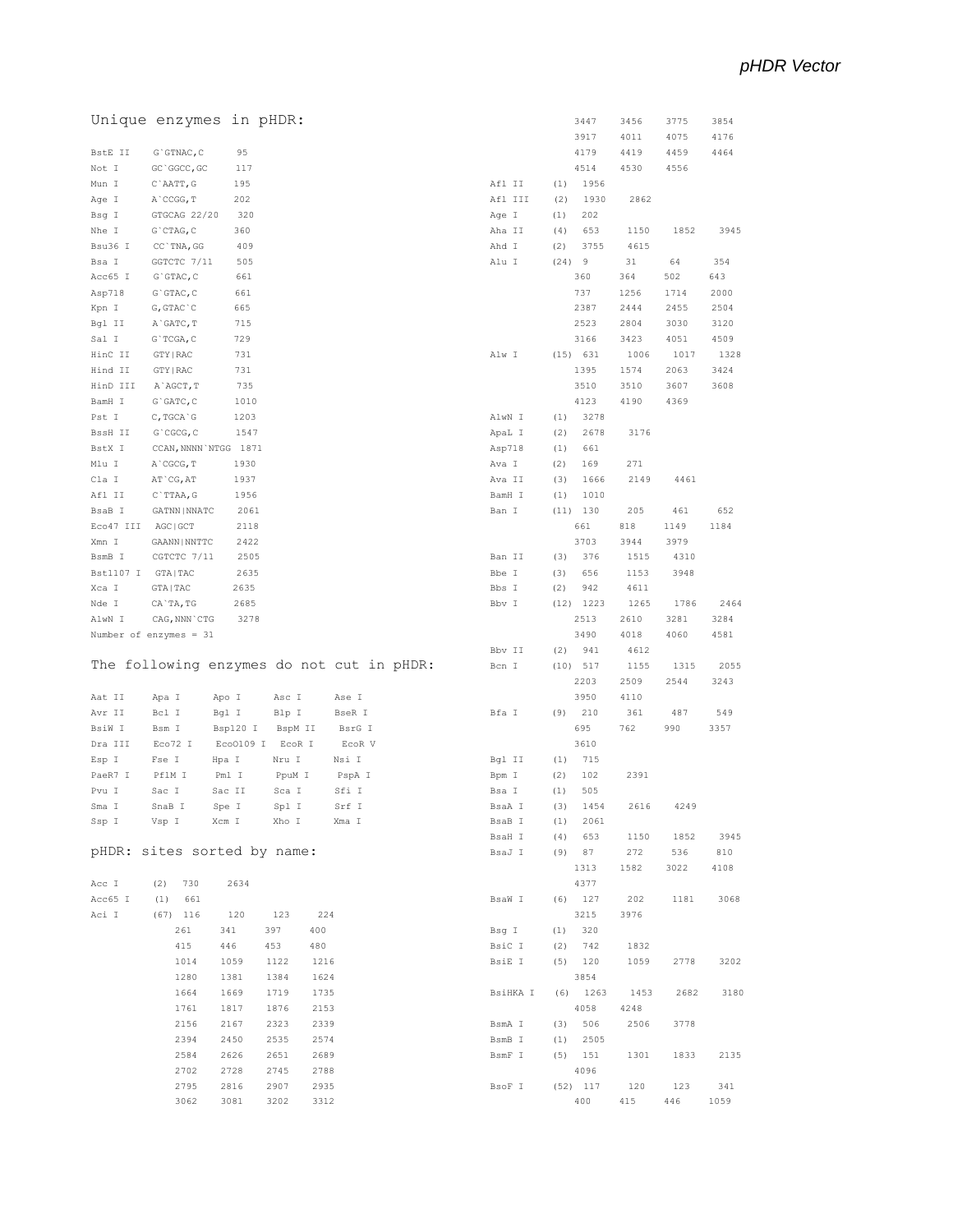|           | 1111        | 1122 | 1212 | 1217 |           |     | 3522       | 3600 | 3612 | 3717 |
|-----------|-------------|------|------|------|-----------|-----|------------|------|------|------|
|           | 1254        | 1295 | 1382 | 1385 |           |     | 4116       | 4194 | 4275 | 4284 |
|           | 1388        | 1624 | 1720 | 1761 |           |     | 4362       |      |      |      |
|           | 1775        | 1876 | 2075 | 2156 | Dra I     | (5) | 105        | 498  | 1945 | 3621 |
|           |             |      |      |      |           |     |            |      |      |      |
|           | 2453        | 2456 | 2502 | 2599 |           |     | 3640       |      |      |      |
|           | 2652        | 2768 | 2786 | 2789 | Drd I     | (4) | 1177       | 2557 | 2970 | 3972 |
|           | 2907        | 3062 | 3205 | 3270 | Dsa I     | (3) | 87         | 1582 | 4377 |      |
|           | 3273        | 3479 | 3854 | 3906 | Eae I     |     | $(11)$ 117 | 1056 | 1230 | 1621 |
|           | 3917        | 4007 | 4012 | 4049 |           |     | 1648       | 1873 | 2039 | 3851 |
|           | 4090        | 4177 | 4180 | 4183 |           |     | 4025       | 4416 | 4443 |      |
|           | 4419        | 4515 | 4556 | 4570 |           | (3) | 117        | 1056 | 3851 |      |
|           |             |      |      |      | Eag I     |     |            |      |      |      |
| Bsp1286 I | 1453<br>(2) | 4248 |      |      | Ear I     | (5) | 1494       | 1704 | 2746 | 4289 |
| BspH I    | (2)<br>3582 | 3779 |      |      |           |     | 4499       |      |      |      |
| BspM I    | 1037<br>(5) | 1418 | 1868 | 3832 | Eco47 III | (1) | 2118       |      |      |      |
|           | 4213        |      |      |      | Eco57 I   | (7) | 375        | 697  | 1295 | 1727 |
| Bsr I     | $(14)$ 237  | 258  | 1093 | 1294 |           |     | 3409       | 4090 | 4522 |      |
|           | 2041        | 2171 | 2195 | 2610 | ECON I    | (2) | 213        | 408  |      |      |
|           | 2641        | 3269 | 3282 | 3396 | ECOR II   | (6) | 810        | 1535 | 2888 | 3009 |
|           |             |      |      |      |           |     |            |      |      |      |
|           | 3888        | 4089 |      |      |           |     | 3022       | 4330 |      |      |
| BsrB I    | 125<br>(6)  | 1763 | 1817 | 2795 | Ehe I     | (3) | 654        | 1151 | 3946 |      |
|           | 3777        | 4558 |      |      | Fnu4H I   |     | $(52)$ 117 | 120  | 123  | 341  |
| BsrD I    | 1383<br>(2) | 4178 |      |      |           |     | 400        | 415  | 446  | 1059 |
| BssH II   | 1547<br>(1) |      |      |      |           |     | 1111       | 1122 | 1212 | 1217 |
| BssS I    | 1742<br>(3) | 3035 | 4537 |      |           |     | 1254       | 1295 | 1382 | 1385 |
| Bst1107 I | 2635<br>(1) |      |      |      |           |     | 1388       | 1624 | 1720 | 1761 |
| BstB I    | (2)<br>742  | 1832 |      |      |           |     | 1775       | 1876 | 2075 | 2156 |
|           |             |      |      |      |           |     |            |      |      |      |
| BstE II   | (1)<br>95   |      |      |      |           |     | 2453       | 2456 | 2502 | 2599 |
| BstN I    | (6)<br>812  | 1537 | 2890 | 3011 |           |     | 2652       | 2768 | 2786 | 2789 |
|           | 3024        | 4332 |      |      |           |     | 2907       | 3062 | 3205 | 3270 |
| BstU I    | $(15)$ 224  | 393  | 438  | 1216 |           |     | 3273       | 3479 | 3854 | 3906 |
|           | 1517        | 1549 | 1932 | 2394 |           |     | 3917       | 4007 | 4012 | 4049 |
|           | 2463        | 2465 | 2568 | 2909 |           |     | 4090       | 4177 | 4180 | 4183 |
|           | 3490        | 4011 | 4312 |      |           |     | 4419       | 4515 | 4556 | 4570 |
| BstX I    | 1871<br>(1) |      |      |      | Fok I     |     | $(12)$ 405 | 971  | 1474 | 1499 |
|           |             |      |      |      |           |     |            |      |      |      |
| BstY I    | $(12)$ 635  | 715  | 1010 | 1321 |           |     | 2083       | 2145 | 2223 | 2409 |
|           | 1567        | 2056 | 3503 | 3514 |           |     | 2550       | 3721 | 4269 | 4294 |
|           | 3600        | 3612 | 4116 | 4362 | Fsp I     | (2) | 1252       | 4047 |      |      |
| Bsu36 I   | (1)<br>409  |      |      |      | Gdi II    |     | $(12)$ 116 | 118  | 1055 | 1057 |
| Cac8 I    | $(36)$ 114  | 362  | 376  | 397  |           |     | 1620       | 1647 | 1872 | 2038 |
|           | 560         | 588  | 770  | 947  |           |     | 3850       | 3852 | 4415 | 4442 |
|           | 951         | 1044 | 1230 | 1449 | Gsu I     | (2) | 101        | 2390 |      |      |
|           | 1515        | 1521 | 1549 | 1553 | Hae I     | (7) | 112        | 1232 | 1952 | 2877 |
|           |             |      |      |      |           |     |            |      |      |      |
|           | 1594        | 1598 | 1652 | 2079 |           |     | 2888       | 3340 | 4027 |      |
|           | 2121        | 2339 | 2793 | 2879 | Hae II    | (7) | 533        | 656  | 1153 | 2120 |
|           | 2916        | 3476 | 3839 | 4025 |           |     | 2740       | 3110 | 3948 |      |
|           | 4244        | 4310 | 4316 | 4344 | Hae III   |     | $(20)$ 112 | 119  | 414  | 519  |
|           | 4348        | 4389 | 4393 | 4447 |           |     | 1058       | 1232 | 1623 | 1650 |
| Cfr10 I   | $(8)$ 202   | 426  | 558  | 649  |           |     | 1875       | 1952 | 2041 | 2337 |
|           | 1469        | 1650 | 4264 | 4445 |           |     | 2877       | 2888 | 2906 | 3340 |
| Cla I     | $(1)$ 1937  |      |      |      |           |     | 3853       | 4027 | 4418 | 4445 |
|           |             |      |      |      |           |     |            |      |      |      |
| Csp6 I    | (6) 68      | 252  | 662  | 1455 | Hga I     |     | (6) 466    | 1859 | 2399 | 2558 |
|           | 2669        | 4250 |      |      |           |     | 2972       | 3550 |      |      |
| Dde I     | $(10)$ 409  | 503  | 554  | 872  | HgiA I    |     | $(6)$ 1263 | 1453 | 2682 | 3180 |
|           | 1813        | 2132 | 2672 | 3137 |           |     | 4058       | 4248 |      |      |
|           | 3546        | 3712 |      |      | HgiE II   |     | (3) 807    | 2680 | 3441 |      |
| Dpn I     | $(21)$ 637  | 717  | 1012 | 1323 | Hha I     |     | $(31)$ 152 | 224  | 395  | 532  |
|           | 1401        | 1482 | 1491 | 1569 |           |     | 627        | 655  | 1144 | 1152 |
|           | 2058        | 3430 | 3505 | 3516 |           |     | 1216       | 1253 | 1519 | 1549 |
|           |             |      |      |      |           |     |            |      |      |      |
|           | 3524        | 3602 | 3614 | 3719 |           |     | 1551       | 1779 | 2119 | 2465 |
|           | 4118        | 4196 | 4277 | 4286 |           |     | 2568       | 2598 | 2739 | 2772 |
|           | 4364        |      |      |      |           |     | 3042       | 3109 | 3209 | 3383 |
| DpnII     | $(21)$ 635  | 715  | 1010 | 1321 |           |     | 3492       | 3939 | 3947 | 4011 |
|           | 1399        | 1480 | 1489 | 1567 |           |     | 4048       | 4314 | 4574 |      |
|           | 2056        | 3428 | 3503 | 3514 | HinC II   |     | (1) 731    |      |      |      |
|           |             |      |      |      |           |     |            |      |      |      |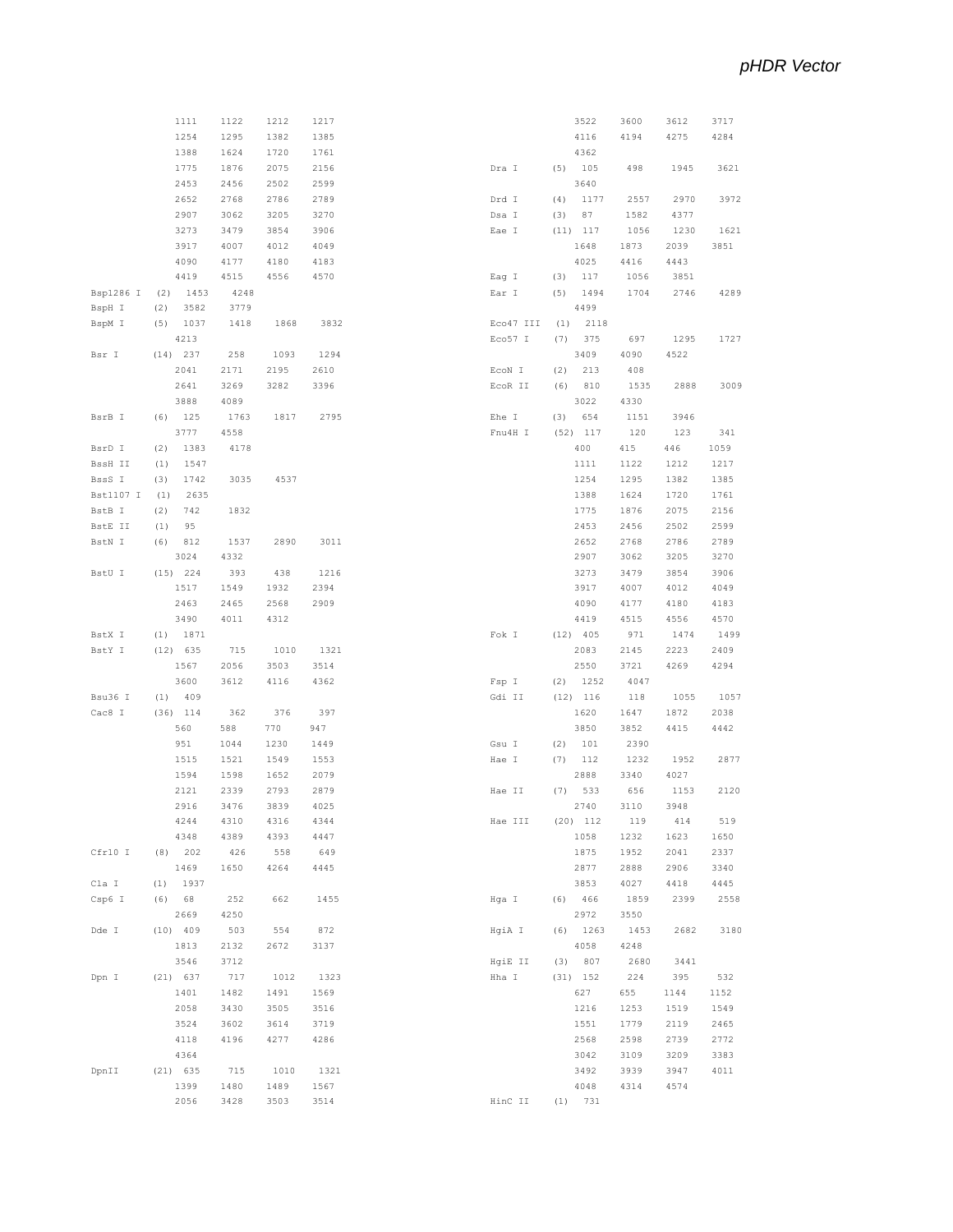| Hind II  | 731<br>(1)         |      |      |             |                 |     | 1132       | 1154 | 1182 | 1313         |
|----------|--------------------|------|------|-------------|-----------------|-----|------------|------|------|--------------|
| HinD III | (1)<br>735         |      |      |             |                 |     | 1403       | 1470 | 1651 | 2054         |
| Hinf I   | $(13)$ 433         | 552  | 1635 | 1769        |                 |     | 2201       | 2508 | 2542 | 3069         |
|          | 1821               | 2020 | 2418 | 2762        |                 |     | 3216       | 3242 | 3432 | 3850         |
|          | 2837               | 3233 | 3750 | 4430        |                 |     | 3927       | 3949 | 3977 | 4108         |
|          |                    |      |      |             |                 |     |            |      |      |              |
|          | 4564               |      |      |             |                 |     | 4198       | 4265 | 4446 |              |
| HinI I   | 653<br>(4)         | 1150 | 1852 | 3945        | MspA1 I         | (7) | 354        | 1256 | 2455 | 2574         |
| HinP I   | $(31)$ 150         | 222  | 393  | 530         |                 |     | 3204       | 3449 | 4051 |              |
|          | 625                | 653  | 1142 | 1150        | Mun I           | (1) | 195        |      |      |              |
|          | 1214               | 1251 | 1517 | 1547        | Nae I           | (3) | 560        | 1652 | 4447 |              |
|          | 1549               | 1777 | 2117 | 2463        | Nar I           | (3) | 653        | 1150 | 3945 |              |
|          | 2566               | 2596 | 2737 | 2770        | Nci I           |     | $(10)$ 516 | 1154 | 1314 | 2054         |
|          | 3040               | 3107 | 3207 | 3381        |                 |     | 2202       | 2508 | 2543 | 3242         |
|          |                    |      |      |             |                 |     |            |      |      |              |
|          | 3490               | 3937 | 3945 | 4009        |                 |     | 3949       | 4109 |      |              |
|          | 4046               | 4312 | 4572 |             | Nco I           | (3) | 87         | 1582 | 4377 |              |
| Hpa II   | $(31)$ 128         | 203  | 427  | 515         | Nde I           | (1) | 2685       |      |      |              |
|          | 527                | 559  | 650  | 1055        | NgoM I          | (3) | 558        | 1650 | 4445 |              |
|          | 1132               | 1154 | 1182 | 1313        | Nhe I           | (1) | 360        |      |      |              |
|          | 1403               | 1470 | 1651 | 2054        | Nla III         |     | (21) 20    | 91   | 953  | 1024         |
|          | 2201               | 2508 | 2542 | 3069        |                 |     | 1369       | 1555 | 1586 | 1612         |
|          | 3216               | 3242 | 3432 | 3850        |                 |     | 1989       | 2209 | 2273 | 2336         |
|          | 3927               | 3949 | 3977 | 4108        |                 |     | 2501       | 2606 | 2866 | 3586         |
|          |                    |      |      |             |                 |     |            |      |      |              |
|          | 4198               | 4265 | 4446 |             |                 |     | 3783       | 4164 | 4350 | 4381         |
| Hph I    | $(6)$ 106          | 1329 | 2483 | 2492        |                 |     | 4407       |      |      |              |
|          | 3599               | 4124 |      |             | Nla IV          |     | (18) 85    | 132  | 207  | 259          |
| Kas I    | (3)<br>652         | 1149 | 3944 |             |                 |     | 463        | 542  | 654  | 663          |
| Kpn I    | 665<br>(1)         |      |      |             |                 |     | 820        | 1012 | 1151 | 1186         |
| Mae I    | 210<br>(9)         | 361  | 487  | 549         |                 |     | 2151       | 2894 | 2933 | 3705         |
|          | 695                | 762  | 990  | 3357        |                 |     | 3946       | 3981 |      |              |
|          | 3610               |      |      |             | Not I           | (1) | 117        |      |      |              |
|          |                    |      |      |             |                 |     |            |      |      |              |
| Mae II   | (9) 317            | 600  | 1266 | 1453        | Nsp7524 I       | (6) | 949        | 1551 | 2205 | 2497         |
|          | 2189               | 2615 | 3565 | 4061        |                 |     | 2862       | 4346 |      |              |
|          | 4248               |      |      |             | NspB II         | (7) | 354        | 1256 | 2455 | 2574         |
| Mae III  | $(16)$ 95          | 629  | 645  | 1270        |                 |     | 3204       | 3449 | 4051 |              |
|          | 1576               | 2196 | 2219 | 2303        | NspH I          | (6) | 953        | 1555 | 2209 | 2501         |
|          | 2516               | 2611 | 3218 | 3281        |                 |     | 2866       | 4350 |      |              |
|          | 3397               | 3680 | 4065 | 4371        | Pal I           |     | $(20)$ 112 | 119  | 414  | 519          |
| Mbo I    | $(21)$ 635         | 715  | 1010 | 1321        |                 |     | 1058       | 1232 | 1623 | 1650         |
|          | 1399               | 1480 | 1489 | 1567        |                 |     | 1875       | 1952 | 2041 | 2337         |
|          |                    |      |      |             |                 |     |            |      |      |              |
|          | 2056               |      |      | 3514        |                 |     |            |      |      |              |
|          |                    | 3428 | 3503 |             |                 |     | 2877       | 2888 | 2906 | 3340         |
|          | 3522               | 3600 | 3612 | 3717        |                 |     | 3853       | 4027 | 4418 | 4445         |
|          | 4116               | 4194 | 4275 | 4284        | Ple I           | (3) | 441        | 2028 | 3241 |              |
|          | 4362               |      |      |             | Pme I           | (2) | 105        | 1945 |      |              |
| Mbo II   | (11) 946           | 1510 | 1720 | 1802        | Psp1406 I       | (2) | 317        | 2189 |      |              |
|          | 2734               | 3523 | 3596 | 4305        | Pst I           | (1) | 1203       |      |      |              |
|          |                    |      | 4612 |             |                 |     |            |      | 2455 | 4051         |
|          | 4515<br>$(1)$ 1930 | 4597 |      |             | $\mbox{Pvu}$ II | (4) | 354        | 1256 |      |              |
| Mlu I    |                    |      |      |             | Rsa I           |     | (6) 69     | 253  | 663  | 1456         |
| Mme I    | 3076<br>(2)        | 3260 |      |             |                 |     | 2670       | 4251 |      |              |
| Mnl I    | (31) 53            | 65   | 178  | 267         | Rsr II          |     | $(2)$ 1666 | 4461 |      |              |
|          | 362                | 404  | 458  | 474         | Sal I           |     | $(1)$ 729  |      |      |              |
|          | 756                | 798  | 844  | 919         | Sap I           |     | $(5)$ 1494 | 1704 | 2746 | 4289         |
|          | 1065               | 1201 | 1558 | 1750        |                 |     | 4499       |      |      |              |
|          | 1962               | 2191 | 2249 | 2288        | Sau3A I         |     | $(21)$ 635 | 715  | 1010 | 1321         |
|          | 2468               | 2498 | 2760 | 2970        |                 |     | 1399       | 1480 | 1489 | 1567         |
|          | 3043               | 3294 |      | 3860        |                 |     | 2056       | 3428 | 3503 |              |
|          |                    |      | 3694 |             |                 |     |            |      |      | 3514         |
|          | 3996               | 4353 | 4545 |             |                 |     | 3522       | 3600 | 3612 | 3717         |
| Msc I    | $(2)$ 1232         | 4027 |      |             |                 |     | 4116       | 4194 | 4275 | 4284         |
| Mse I    | (16) 39            | 104  | 497  | 721         |                 |     | 4362       |      |      |              |
|          | 725                | 1944 | 1957 | 2109        | Sau96 I         |     | $(5)$ 517  | 1666 | 2149 | 2336         |
|          | 2329               | 2361 | 2643 | 3568        |                 |     | 4461       |      |      |              |
|          | 3620               | 3625 | 3639 | 3692        | ScrF I          |     | (16) 516   | 812  | 1154 | 1314         |
| Msl I    | $(4)$ 1587         | 1869 | 1908 | 4382        |                 |     | 1537       | 2054 | 2202 | 2508         |
| Msp I    |                    | 203  | 427  |             |                 |     | 2543       | 2890 | 3011 |              |
|          | $(31)$ 128<br>527  | 559  | 650  | 515<br>1055 |                 |     | 3242       | 3949 | 4109 | 3024<br>4332 |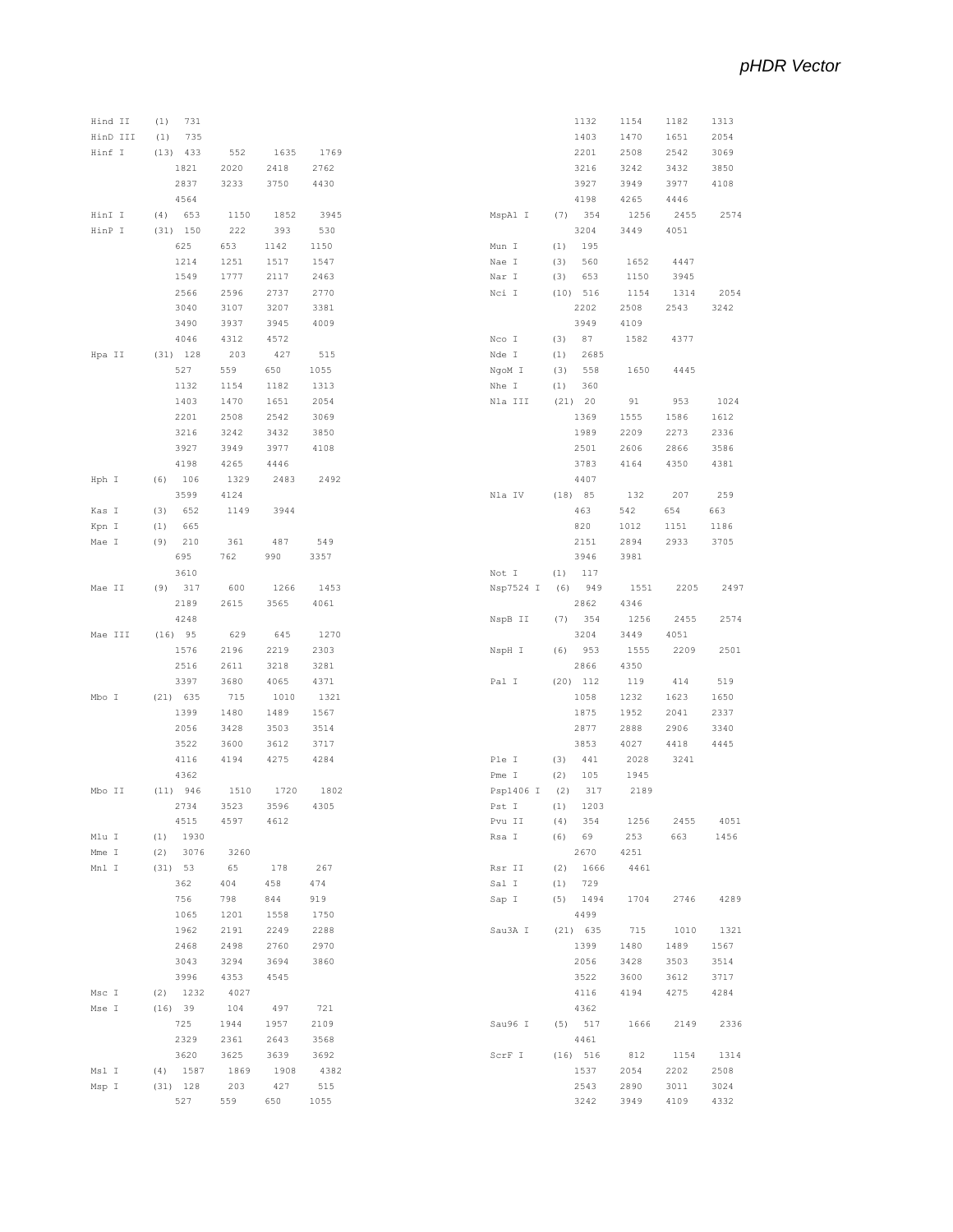|                    | Sec I (9) 87                | 272             | 536                    | 810                                      |                |
|--------------------|-----------------------------|-----------------|------------------------|------------------------------------------|----------------|
|                    | 1313                        | 1582            | 3022                   | 4108                                     |                |
|                    | 4377                        |                 |                        |                                          |                |
|                    | SfaN I (24) 386             | 868             | 1109                   | 1364                                     |                |
|                    | 1448                        | 1512            | 1580                   | 1787                                     |                |
|                    | 2062                        | 2070            | 2166 2244              |                                          |                |
|                    | 2306                        | 2529            | 2662                   | 2700                                     |                |
|                    | 2738                        | 2958            | 3904                   | 4159                                     |                |
|                    |                             |                 | 4243 4307 4375 4582    |                                          |                |
| Sfc I              | $(4)$ 1199                  | 2013            | 3127 3318              |                                          |                |
| Sph I              | (3)<br>953                  | 1555            | 4350                   |                                          |                |
| Stu I              | $(2)$ 112                   | 1952            |                        |                                          |                |
| Sty I              | $(4)$ 87                    | 536             | 1582                   | 4377                                     |                |
| Taq I              | (19) 33                     | 367             | 509                    | 730                                      |                |
|                    | 742                         | 749             | 1263 1419              |                                          |                |
|                    | 1443                        | 1479            | 1641                   | 1832                                     |                |
|                    | 1937                        | 2962            | 4058                   | 4214                                     |                |
|                    |                             | 4238 4274 4436  |                        |                                          |                |
|                    | Tfi I (6) 1635              |                 | 1769 2418 2837         |                                          |                |
|                    | 4430                        | 4564            |                        |                                          |                |
|                    | Tsp45 I (9) 95              |                 | 645 1270 1576          |                                          |                |
|                    |                             |                 | 2303 2516 2611 4065    |                                          |                |
|                    | 4371                        |                 |                        |                                          |                |
|                    | Tth111 I (3) 1268 2609 4063 |                 |                        |                                          |                |
|                    |                             | 772             | 1586                   | 2324                                     |                |
|                    | Tth111 II (8) 576<br>3451   | 3460            | 3490 4381              |                                          |                |
|                    | Xba I (2) 694               | 989             |                        |                                          |                |
|                    | $(1)$ 2635                  |                 |                        |                                          |                |
| Xca I<br>Xho II    | $(12)$ 635                  |                 | 715 1010               | 1321                                     |                |
|                    |                             |                 |                        |                                          |                |
|                    |                             |                 | 1567 2056 3503 3514    |                                          |                |
|                    | 3600                        |                 | 3612 4116 4362<br>3851 |                                          |                |
| Xma III (3)        | 117                         | 1056            |                        |                                          |                |
|                    |                             |                 |                        |                                          |                |
|                    | Xmn I (1) 2422              |                 |                        |                                          |                |
|                    |                             |                 |                        |                                          |                |
|                    | Site usage in pHDR:         |                 |                        |                                          |                |
|                    |                             |                 |                        |                                          |                |
| Aat II             | G, ACGT`C                   | $\alpha=1$      | Acc I                  | GT`MK,AC                                 | -2             |
| Acc65 I            | G`GTAC, C                   | $\mathbf{1}$    | Aci I                  | C`CG, C                                  | 67             |
|                    | Afl II C`TTAA, G            |                 |                        | 1 Afl III A'CRYG, T                      | $\overline{2}$ |
| Age I              | A`CCGG, T                   | $1$ $\_$        | Aha II                 | GR`CG, YC                                | 4              |
| Ahd I              | GACNN, N`NNGTC              | $\overline{2}$  | Alu I                  | AG CT                                    | 24             |
|                    |                             |                 |                        | Alw I GGATC 8/9 15 AlwN I CAG, NNN CTG 1 |                |
| Apa I              | G, GGCC`C                   | $\alpha = 0.01$ | ApaL I                 | G`TGCA, C                                | 2              |
| Apo I              | R`AATT, Y                   | $\sim$          | Asc I                  | GG`CGCG, CC                              | $\equiv$       |
| Ase I              | AT`TA, AT                   |                 |                        | - Asp718 G`GTAC, C                       | 1              |
| Ava I              | C`YCGR, G                   | 2               | Ava II                 | $G$ $GWC$ , $C$                          | 3              |
| Avr II             | $C$ $CTAG, G$               | $\equiv$        | BamH I                 | $G$ $GATC$ , $C$                         | $\mathbf{1}$   |
| Ban I              | $G$ $GYRC$ , $C$            | 11              | Ban II                 | G, RGCY `C                               | 3              |
| Bbe I              | G, GCGC `C                  | $3 -$           | Bbs I                  | GAAGAC 8/12                              | 2              |
| Bbv I              | GCAGC 13/17                 | 12              | Bbv II                 | GAAGAC 7/11                              | $\overline{2}$ |
| Bcl I              | T`GATC, A                   | $\frac{1}{2}$   | Bcn I                  | $CC, S$ GG                               | 10             |
| Bfa I              | $C$ $TA$ , $G$              | 9               | Bgl I                  | GCCN, NNN `NGGC                          | $\frac{1}{2}$  |
| Bgl II             | A`GATC, T                   | $\mathbf{1}$    | Blp I                  | GC `TNA, GC                              |                |
| Bpm I              | CTGGAG 22/20                | $\overline{2}$  | Bsa I                  | GGTCTC 7/11                              | <sup>1</sup>   |
| BsaA I             | YAC   GTR                   | 3               | BsaB I                 | GATNN   NNATC                            | $\mathbf{1}$   |
| BsaH I             | GR'CG, YC                   | 4               | BsaJ I                 | $C$ $\cap$ $CNNG$ , $G$                  | 9              |
| BsaW I             | W`CCGG, W                   | 6               | BseR I                 | GAGGAG 16/14                             |                |
| Bsg I              | GTGCAG 22/20                | 1               | BsiC I                 | TT `CG, AA                               | 2              |
| BsiE I             | CG, RY `CG                  | 5               |                        | BsiHKA I G, WGCW C                       | 6              |
| BsiW I             | $C$ GTAC, G                 | $\equiv$ .      | Bsm I                  | GAATG, C 7                               |                |
| BsmA I             | GTCTC '/9                   | 3               | BsmB I                 | CGTCTC 7/11                              | 1              |
| BsmF I             | GGGAC 15/19                 | -5              | BsoF I                 | GC'N, GC                                 | 52             |
| Bsp120 I<br>BspH I | G`GGCC, C<br>T`CATG, A      | 2               | BspM I                 | Bsp1286 I G, DGCH C<br>ACCTGC 10/14      | 2<br>5         |

| BspM II  | T`CCGG, A           |                  | Bsr I             | ACT, GG                    | 14           |
|----------|---------------------|------------------|-------------------|----------------------------|--------------|
| BsrB I   | GAG   CGG           | 6                | BsrD I            | GCAATG, 8                  | 2            |
| BsrG I   | T`GTAC, A           |                  | BssH II           | G`CGCG, C                  | 1            |
| BssS I   | C`TCGT, G           | 3                | Bst1107 I         | GTA   TAC                  | 1            |
| BstB I   | TT CG, AA           | 2                | BstE II           | G`GTNAC, C                 | 1            |
| BstN I   | CC'W, GG            | 6                | BstU I            | CG   CG                    | 15           |
| BstX I   | CCAN, NNNN `NTGG    | $\overline{1}$   | BstY I            | R`GATC, Y                  | 12           |
|          |                     |                  |                   |                            |              |
| Bsu36 I  | CC `TNA, GG         | 1                | Cac8 I            | GCN   NGC                  | 36           |
| Cfr10 I  | R`CCGG, Y           | 8                | Cla I             | AT CG, AT                  | 1            |
| Csp6 I   | $G$ TA, $C$         | 6                | Dde I             | $C$ TNA, $G$               | 10           |
| Dpn I    | GA   TC             | 21               | DpnII             | `GATC,                     | 21           |
| Dra I    | TTT   AAA           | 5                | Dra III           | CAC, NNN `GTG              |              |
| Drd I    | GACNN, NN `NNGTC    | $\overline{4}$   | Dsa I             | $C$ $CRYG$ , $G$           | 3            |
| Eae I    | Y`GGCC, R           | 11               | Eag I             | $C$ $GGCC, G$              | 3            |
| Ear I    | CTCTTC 7/10         | 5                | Eco47 III AGC GCT |                            | $\mathbf{1}$ |
|          |                     |                  |                   |                            |              |
| Eco57 I  | CTGAAG 21/19        | -7               | Eco72 I           | CAC   GTG                  |              |
| ECON I   | CCTNN`N, NNAGG      | $\overline{2}$   |                   | Eco0109 I RG'GNC, CY       |              |
| ECOR I   | G`AATT, C           |                  | ECOR II           | CCWGG,                     | 6            |
| EcoR V   | GAT   ATC           | Ξ.               | Ehe I             | GGC   GCC                  | 3            |
| Esp I    | GC `TNA, GC         | Ξ.               | Fnu4H I           | GC'N, GC                   | 52           |
| Fok I    | GGATG 14/18         | 12               | Fse I             | GG, CCGG `CC               |              |
| Fsp I    | TGC   GCA           | $\mathbf{2}$     | Gdi II            | `YGGC, CG                  | 12           |
| Gsu I    | CTGGAG 21/19        | - 2              | Hae I             | WGG   CCW                  | 7            |
|          |                     | $\boldsymbol{7}$ |                   |                            |              |
| Hae II   | R, GCGC 'Y          |                  | Hae III           | GG   CC                    | 20           |
| Hqa I    | GACGC 9/14          | 6                | HqiA I            | G, WGCW`C                  | 6            |
| HqiE II  | ACCNNNNNNGGT -1/133 |                  | Hha I             | $G, CG$ $C$                | 31           |
| HinC II  | GTY   RAC           | 1                | Hind II           | GTY   RAC                  | 1            |
| HinD III | A`AGCT, T           | 1                | Hinf I            | $G$ ANT, $C$               | 13           |
| HinI I   | GR'CG, YC           | 4                | HinP I            | $G$ $CG, C$                | 31           |
| Hpa I    | GTT   AAC           | ÷.               | Hpa II            | $C$ $\hat{C}$ $G$ , $G$    | 31           |
| Hph I    | GGTGA 12/11         | - 6              | Kas I             | G`GCGC, C                  | 3            |
|          |                     |                  |                   |                            |              |
| Kpn I    | $G, GTAC$ $C$       | $\mathbf{1}$     | Mae I             | $C$ $TA$ , $G$             | 9            |
| Mae II   | A`CG, T             | 9                | Mae III           | `GTNAC,                    | 16           |
| Mbo I    | `GATC,              | 21               | Mbo II            | GAAGA 12/11                | 11           |
| Mlu I    | $A$ $CGCG$ , $T$    | $\mathbf{1}$     | Mme I             | TCCRAC 25/23               | 2            |
| Mnl I    | CCTC 10/10          | 31               | Msc I             | TGG   CCA                  | 2            |
| Mse I    | T`TA, A             | 16               | Msl I             | CAYNN   NNRTG              | 4            |
| Msp I    | $C^{\wedge}CG$ , G  | 31               | MspA1 I           | CMG   CKG                  | 7            |
| Mun I    | C`AATT, G           | 1                | Nae I             | GCC   GGC                  | 3            |
| Nar I    | GG`CG, CC           | 3                | Nci I             | $CC$ `S, GG                | 10           |
|          |                     |                  |                   |                            |              |
| Nco I    | $C$ $CATG$ , $G$    | 3                | Nde I             | CA`TA, TG                  | 1            |
| NgoM I   | G`CCGG, C           | 3                | Nhe I             | G`CTAG, C                  | 1            |
| Nla III  | , CATG              | 21               | Nla IV            | GGN   NCC                  | 18           |
| Not I    | GC `GGCC, GC        | $\mathbf{1}$     | Nru I             | TCG   CGA                  | $\equiv$     |
| Nsi I    | A, TGCA`T           |                  |                   | Nsp7524 I R'CATG, Y        | 6            |
| NspB II  | CMG   CKG           | 7                | NspH I            | R, CATG`Y                  | 6            |
| PaeR7 I  | C`TCGA, G           | ۰.               | Pal I             | GG   CC                    | 20           |
| PflM I   | CCAN, NNN`NTGG      | $\sim$           | Ple I             | GAGTC 9/10                 | -3           |
| Pme I    | CTTT   AAAC         | 2                | Pml I             | CAC   GTG                  | Ξ.           |
|          |                     |                  |                   |                            |              |
| PpuM I   | RG`GWC, CY          | $\sim$           |                   | Psp1406 I AA`CG, TT        | -2           |
| PspA I   | $C$ $CCGG, G$       | ÷,               | Pst I             | C, TGCA`G                  | 1            |
| Pvu I    | $CG, AT$ $CG$       | $\equiv$         | Pvu II            | CAG   CTG                  | 4            |
| Rsa I    | GT   AC             | 6                | Rsr II            | CG`GWC, CG                 | 2            |
| Sac I    | G, AGCT `C          | $\equiv$         | Sac II            | $CC, GC^G$                 |              |
| Sal I    | $G$ TCGA, $C$       | $\mathbf{1}$     | Sap I             | GCTCTTC 8/11               | 5            |
| Sau3A I  | `GATC,              | 21               | Sau96 I           | $G$ $'$ GNC, $C$           | 5            |
| Sca I    | $AGT$   $ACT$       |                  | ScrF I            | CC'N, GG                   | 16           |
|          |                     | 9                |                   |                            |              |
| Sec I    | $C$ $CMNG$ , $G$    |                  | SfaN I            | GCATC 9/13                 | 24           |
| Sfc I    | $C$ TRYA, $G$       | 4                | Sfi I             | GGCCN, NNN NGGCC -         |              |
| Sma I    | CCC   GGG           |                  | SnaB I            | TAC   GTA                  |              |
| Spe I    | A`CTAG, T           | ۰.               | Sph I             | $G$ , CAT $G$ $^{\circ}$ C | 3            |
| Spl I    | $C$ GTAC, G         | Ξ.               | Srf I             | GCCC   GGGC                | -            |
| Ssp I    | AAT   ATT           |                  | Stu I             | AGG   CCT                  | 2            |
| Sty I    | $C$ `CWWG, G        | 4                | Taq I             | $T$ $CG, A$                | 19           |
|          |                     |                  |                   |                            |              |